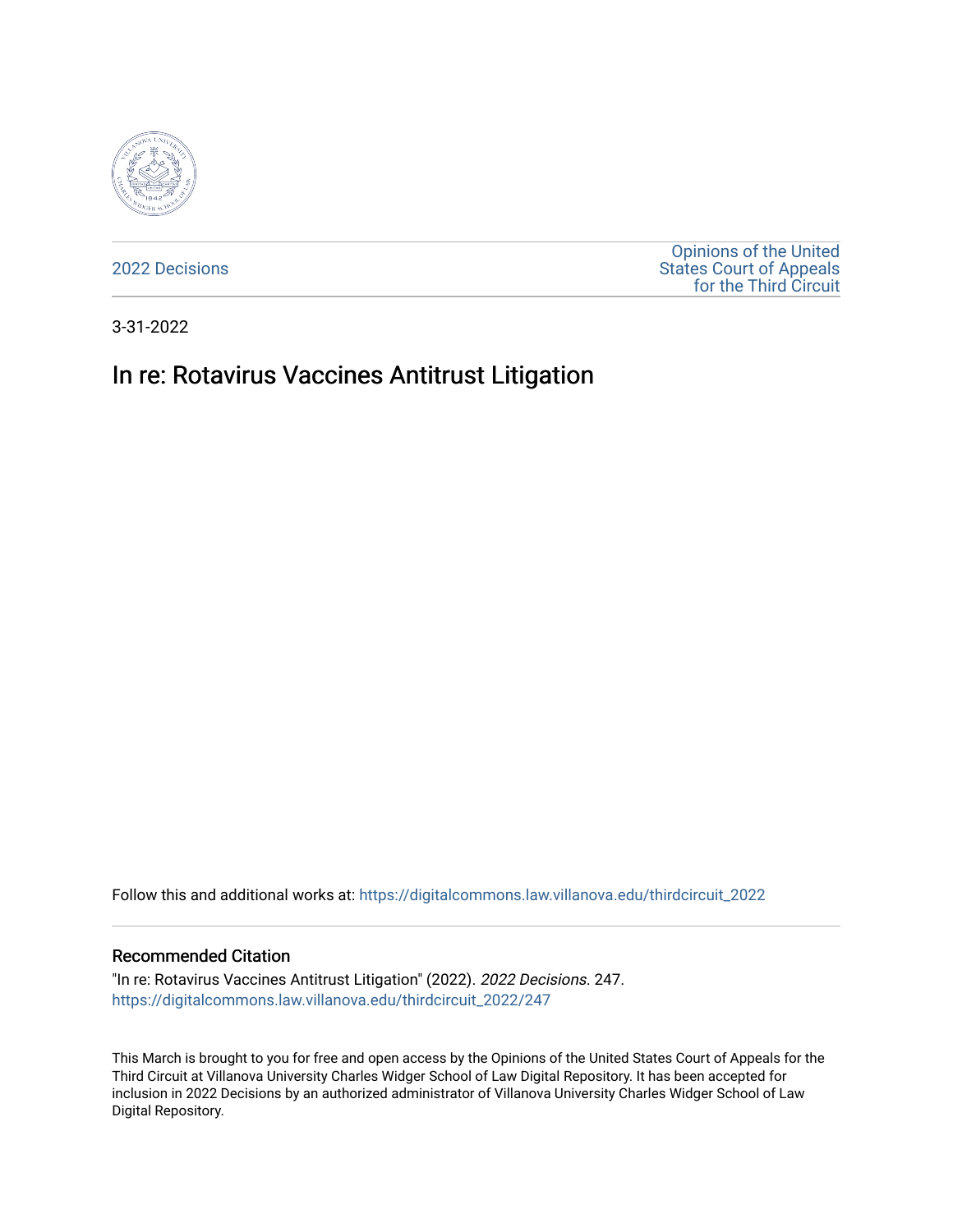#### **PRECEDENTIAL**

## UNITED STATES COURT OF APPEALS FOR THE THIRD CIRCUIT

 $\frac{1}{2}$ 

No. 20-3460  $\frac{1}{2}$ 

In re: ROTAVIRUS VACCINES ANTITRUST LITIGATION

SUGARTOWN PEDIATRICS, LLC; SCHWARTZ PEDIATRICS SC; MARGIOTTI & KROLL PEDIATRICS, PC

v.

MERCK SHARP & DOHME CORP., Appellant

 $\frac{1}{2}$ 

On Appeal from the United States District Court for the Eastern District of Pennsylvania (D.C. No. 2-18-cv-01734) District Judge: Honorable J. Curtis Joyner

Argued on September 24, 2021

 $\frac{1}{2}$ 

Before: CHAGARES, *Chief Judge*, HARDIMAN, and MATEY, *Circuit Judges*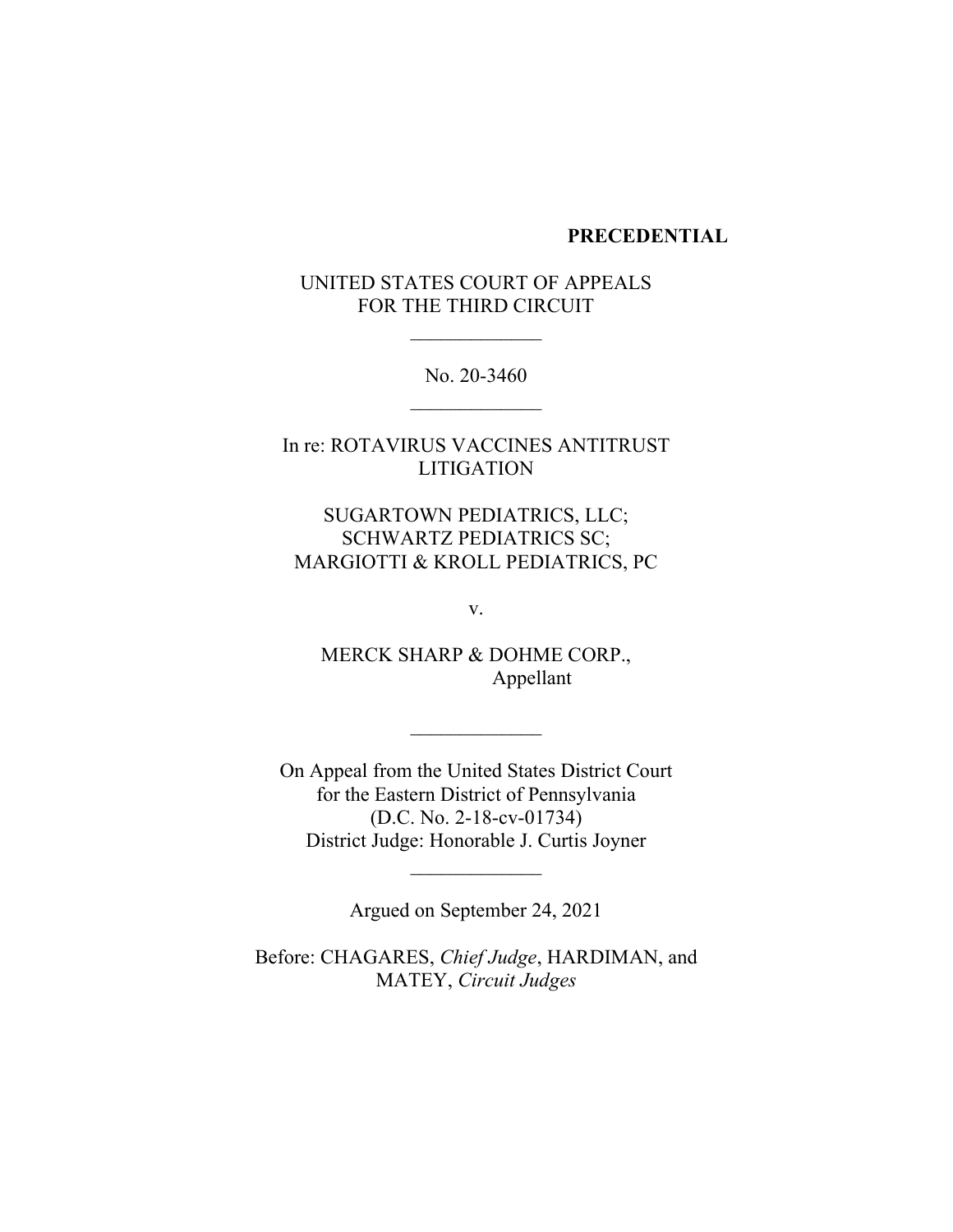(Filed: March 21, 2022)

Ashley E. Bass [argued] Andrew D. Lazerow Mark W. Mosier Covington & Burling 850 10th Street, N.W. One City Center Washington, DC 20001

Lisa C. Dykstra Morgan Lewis & Bockius 1701 Market Street Philadelphia, PA 19103 *Counsel for Appellant*

Leonardo Chingcuanco Daniel H. Silverman [argued] Daniel A. Small Cohen Milstein 1100 New York Avenue, N.W. West Tower, Suite 500 Washington, DC 20005

Gary L. Azorsky Cohen Milstein 1717 Arch Street 3 Logan Square, Suite 3610 Philadelphia, PA 19103

Eric L. Cramer David A. Langer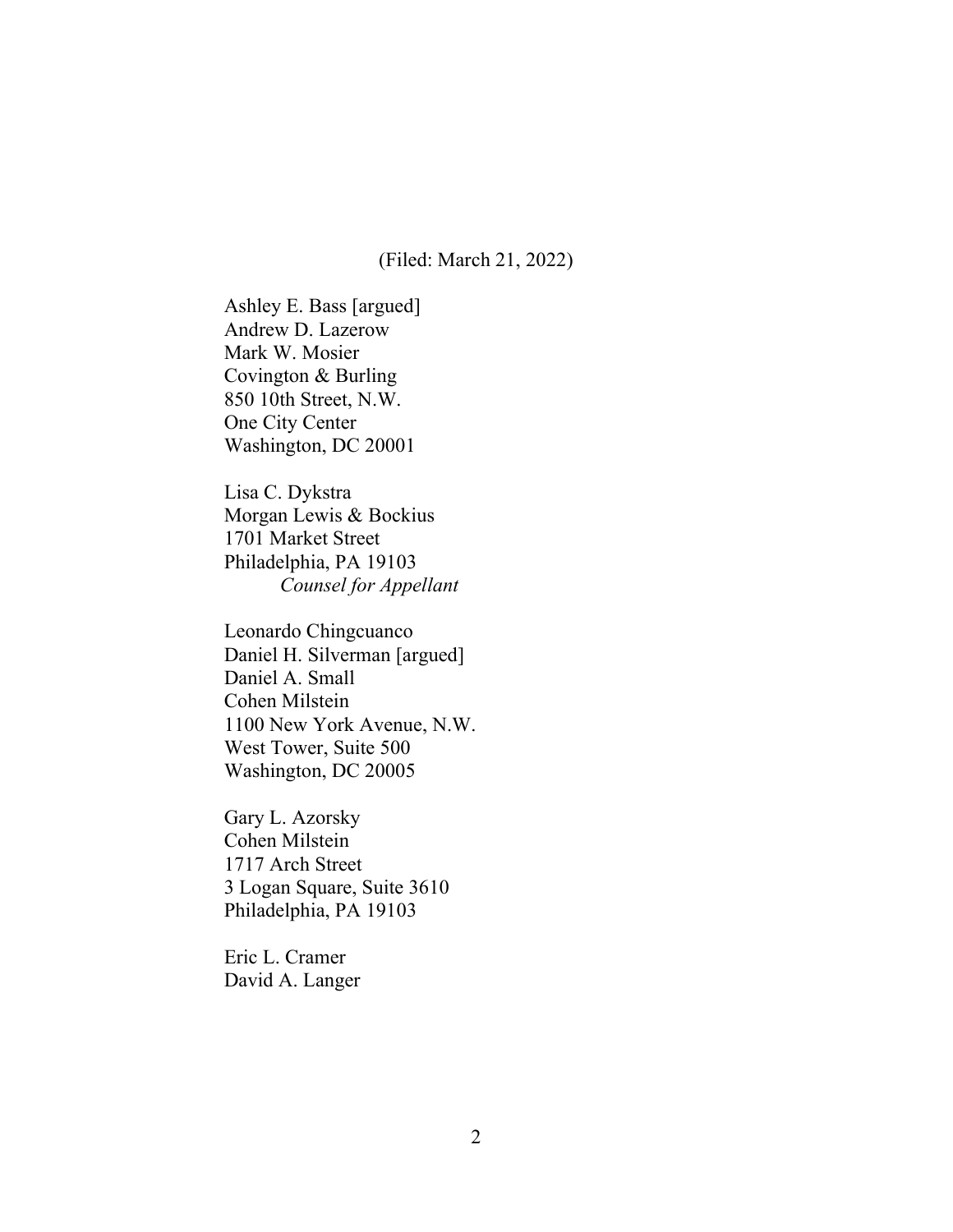Daniel J. Walker Berger Montague 1818 Market Street Suite 3600 Philadelphia, PA 19103 *Counsel for Appellees*

## OPINION OF THE COURT  $\frac{1}{2}$

 $\overline{\phantom{a}}$  , where  $\overline{\phantom{a}}$ 

HARDIMAN, *Circuit Judge.*

This appeal comes to us from an order denying a motion to compel arbitration. Appellant Merck contends the District Court should have compelled Sugartown Pediatrics, Schwartz Pediatrics, and Margiotti & Kroll Pediatrics (the Pediatricians) to arbitrate their claim that Merck's vaccine bundling scheme was anticompetitive. We agree. We will reverse and remand for the District Court to grant Merck's motion to compel arbitration.

I

This case involves two types of contracts. Both are part of Merck's loyalty program, whereby medical practices receive discounts if they buy sufficient vaccine quantities from Merck. The first type of contract is between Merck and Physician Buying Groups (PBGs). These loyalty contracts entitle PBG members to discounts if they buy a large enough percentage of their vaccines from Merck. The loyalty contracts also include an arbitration provision. The second type of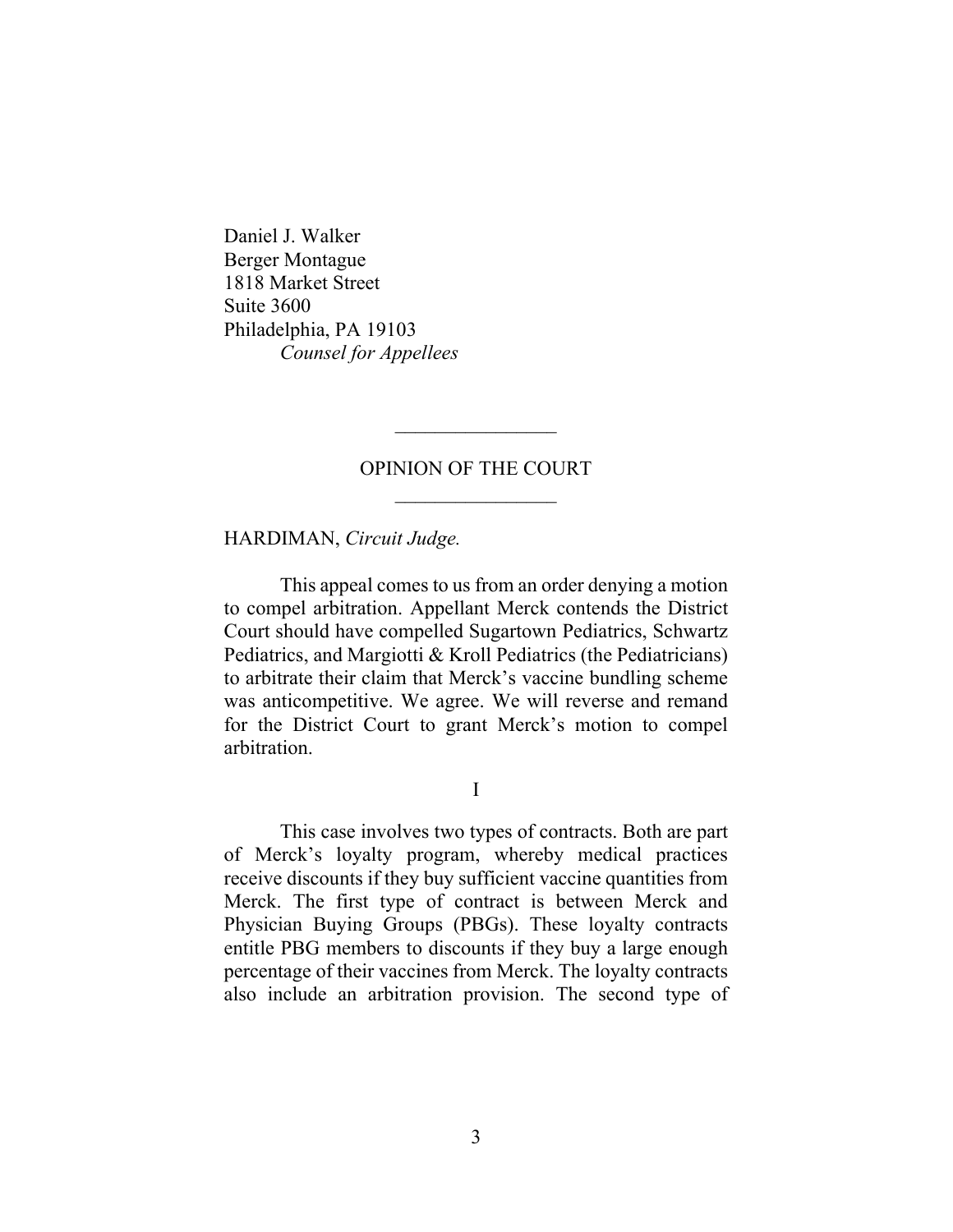contract is between PBGs and medical practices. These membership contracts give medical practices discounts on Merck vaccines for enrolling in PBGs. PBGs thus form the bridge between medical practices and Merck, contracting with both Merck and medical practices. They are middlemen in all but one relevant sense: PBGs never possess the vaccines. Medical practices buy their vaccines directly from Merck, but they receive discounts for belonging to a PBG.

Though they were members of PBGs that contracted with Merck, [1](#page-4-0) the Pediatricians never signed contracts containing an arbitration clause. So the Pediatricians filed federal suits alleging Merck's vaccine bundling program was anticompetitive. Merck responded with a motion to compel arbitration based on the arbitration clause contained in its loyalty contracts with the PBGs, which the District Court denied under the summary judgment standard. *In re Rotavirus Vaccines Antitrust Litig.* (*Rotavirus I*), 362 F. Supp. 3d 255, 261, 264–65 (E.D. Pa. 2019). The first time this case came before us, we vacated the order of the District Court, holding that it should have allowed discovery on arbitrability. *In re Rotavirus Vaccines Antitrust Litig.* (*Rotavirus II*), 789 F. App'x 934, 938 (3d Cir. 2019).

After the parties conducted discovery, Merck renewed its motion to compel arbitration and the Pediatricians crossmoved for summary judgment on arbitrability. *In re Rotavirus Vaccines Antitrust Litig.* (*Rotavirus III*), 2020 WL 6828123, at \*1 (E.D. Pa. Nov. 20, 2020). The District Court once again

<span id="page-4-0"></span><sup>1</sup> Schwartz was a member of Children's Community Physicians Association Purchasing Partners (CCPAPP). Sugartown and Margiotti & Kroll were members of Main Street Vaccines (MSV).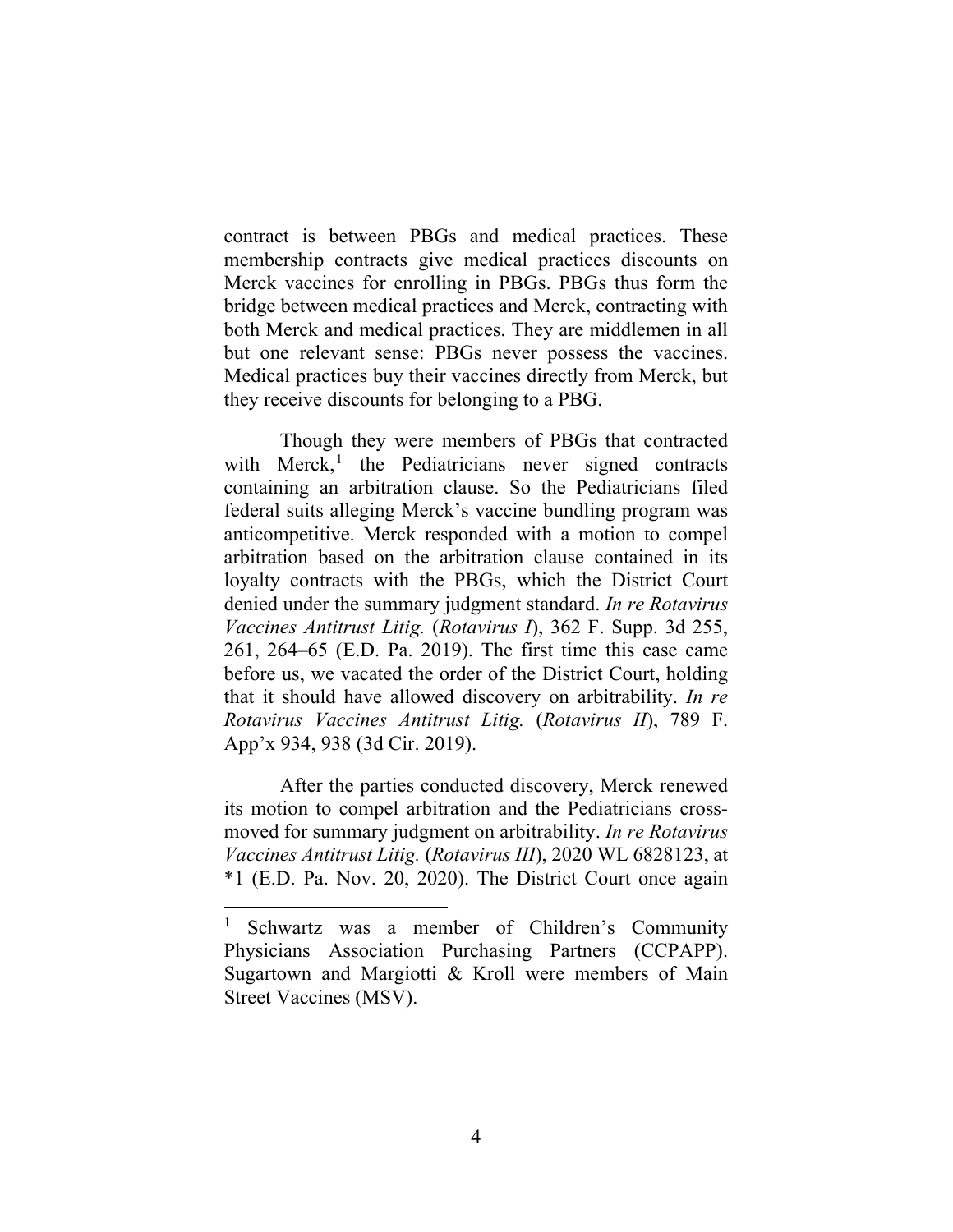denied Merck's motion to compel arbitration and granted summary judgment for the Pediatricians. *Id.* at \*15. The Court concluded, as relevant here, that the Pediatricians were not bound under an agency theory because they had not authorized the PBGs to enter into arbitration agreements. *Id.* at \*13–14. This appeal followed.

The District Court had jurisdiction over the Pediatricians' antitrust claims. *See* 28 U.S.C. § 1331; 15 U.S.C. § 4. We have jurisdiction to review the order denying a motion to compel arbitration under 9 U.S.C. § 16(a)(1)(B). For jurisdictional purposes, motions to compel arbitration and motions for summary judgment on arbitrability—both of which are at issue in this appeal—are equivalent. *See Bacon v. Avis Budget Grp., Inc.*, 959 F.3d 590, 598–99 & n.4 (3d Cir. 2020).

Our review of the District Court's decision, including its legal conclusion that the PBGs were not the Pediatricians' agents, is plenary. *O'Hanlon v. Uber Techs., Inc.*, 990 F.3d 757, 766 n.5 (3d Cir. 2021). We apply the summary judgment standard, so "[t]he party opposing arbitration is given the benefit of all reasonable doubts and inferences that may arise." *Griswold v. Coventry First LLC*, 762 F.3d 264, 270 (3d Cir. 2014) (quoting *Kaneff v. Del. Title Loans, Inc.*, 587 F.3d 616, 620 (3d Cir. 2009)). No material facts are in dispute.

#### III

The Federal Arbitration Act (FAA) "'declare[s] a national policy favoring arbitration' of claims that parties contract to settle in that manner." *Preston v. Ferrer*, 552 U.S.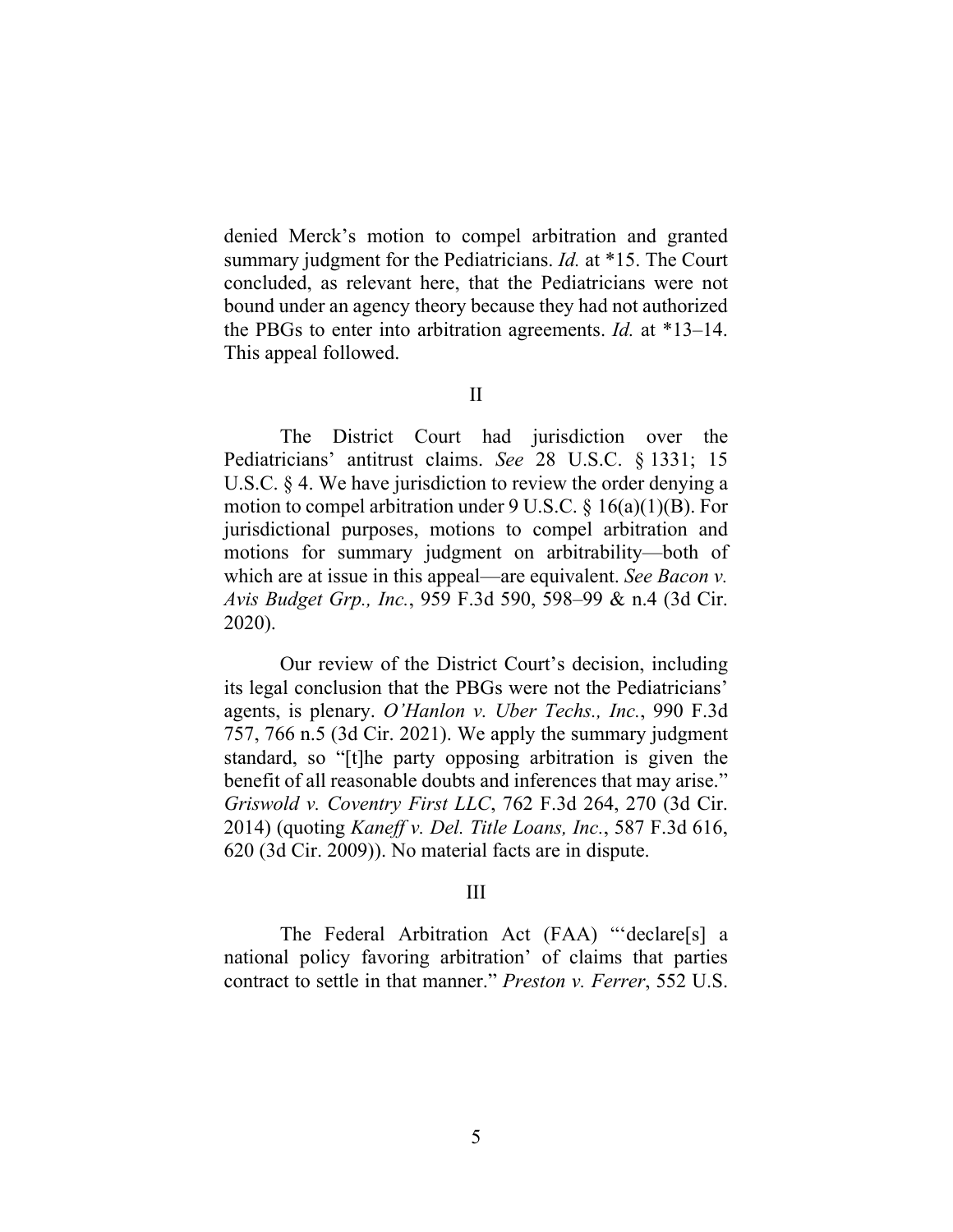346, 353 (2008) (quoting *Southland Corp. v. Keating*, 465 U.S. 1, 10 (1984)). But courts must be sure that the parties have agreed to arbitrate their claims. After all, "[a]rbitration is strictly a matter of consent." *Lamps Plus, Inc. v. Varela*, 139 S. Ct. 1407, 1415 (2019) (quoting *Granite Rock Co. v. Teamsters*, 561 U.S. 287, 299 (2010)).

Nonsignatories will be bound to an arbitration agreement only when "traditional principles of contract and agency law" so require. *Hamilton Park Health Care Ctr. Ltd. v. 1199 SEIU United Healthcare Workers E.*, 817 F.3d 857, 864 (3d Cir. 2016) (quoting *E.I. DuPont de Nemours & Co. v. Rhone Poulenc Fiber & Resin Intermediates, S.A.S.*, 269 F.3d 187, 194 (3d Cir. 2001)). Pennsylvania contract law recognizes "five theories for binding nonsignatories to arbitration agreements," including agency. *Allstate Settlement Corp. v. Rapid Settlements, Ltd.*, 559 F.3d 164, 170 (3d Cir. 2009) (quoting *Trippe Mfg. Co. v. Niles Audio Corp.*, 401 F.3d 529, 532 (3d Cir. 2005)). A principal will be bound by his agent's acts—including an agreement to arbitrate—if the agent has actual or apparent authority. *Wisler v. Manor Care of Lancaster PA, LLC*, 124 A.3d 317, 323 (Pa. Super. Ct. 2015).

### A

Merck argues that the Pediatricians granted the PBGs actual authority to consent to the arbitration clauses on the Pediatricians' behalf. We agree, at least as to Schwartz Pediatrics.

Under Pennsylvania law, "the three basic elements of agency are: [1] the manifestation by the principal that the agent shall act for him, [2] the agent's acceptance of the undertaking[,] and [3] the understanding of the parties that the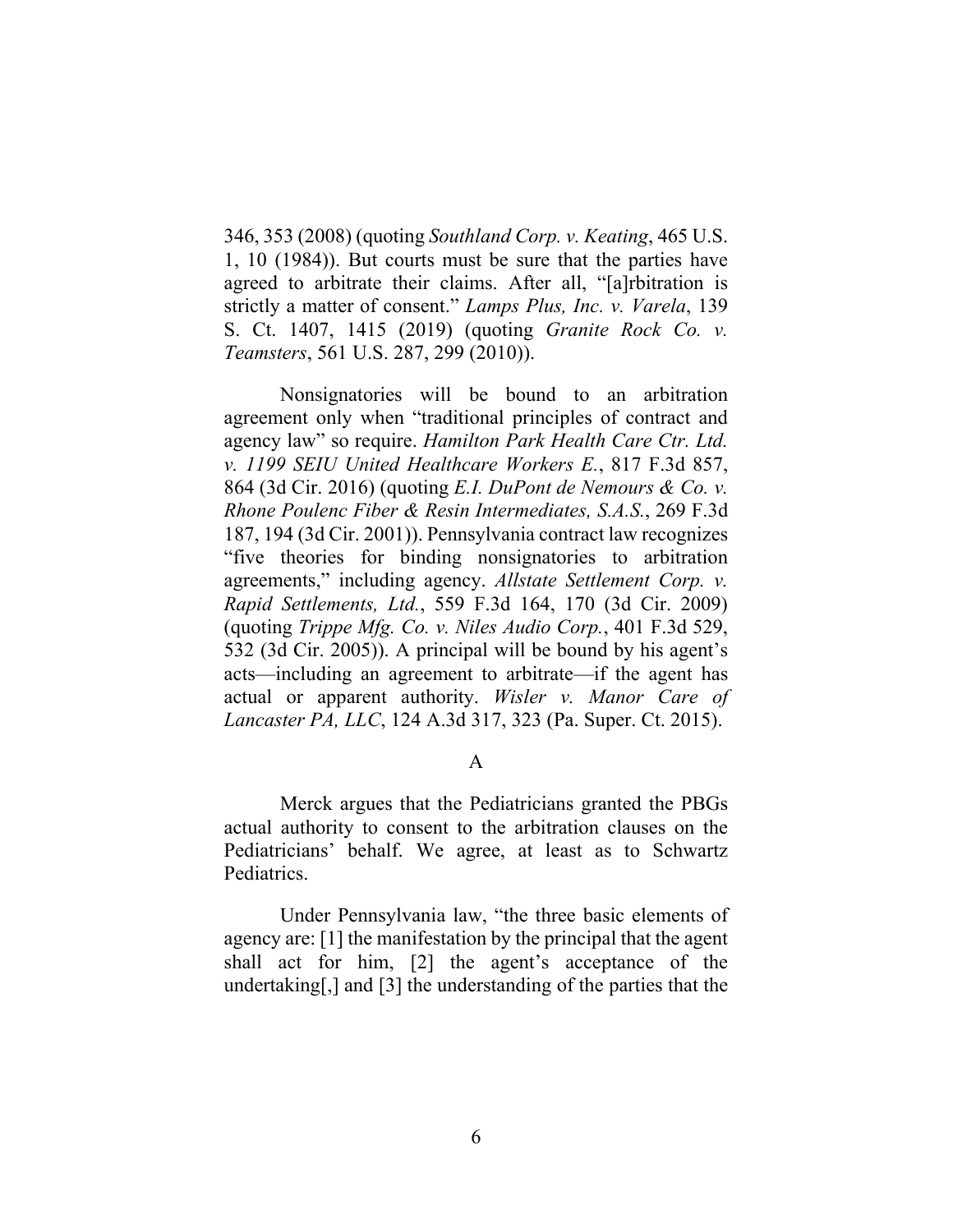principal is to be in control of the undertaking." *Commonwealth v. Britton*, 229 A.3d 590, 598 (Pa. 2020) (quoting *Basile v. H & R Block, Inc.*, 761 A.2d 1115, 1120 (Pa. 2000)).

Schwartz's contract with its PBG satisfies the first two prongs of this test. Its 2016 PBG membership contract made the PBG Schwartz's "non-exclusive agent to arrange for the purchase of goods and services," *Rotavirus III*, 2020 WL 6828123, at \*9; and a previous version of the membership agreement, effective in 1999, contained a similarly explicit provision, *see* App. 2412 ("Each Limited Partner hereby appoints the Partnership as its agent for the purpose of negotiating and entering into Vendor Arrangements, and the Partnership hereby accepts such appointment."). By agreeing to these terms, Schwartz manifested an intent to have the PBG act for it, and the PBG accepted that responsibility. The PBG acted on this authority in 2012 by executing the loyalty contract with Merck that included the arbitration clause. Thus, the first two elements of the agency test are satisfied here for Schwartz.

Accordingly, the only remaining question is whether Schwartz exercised sufficient control over its PBG to meet the control requirement of the Pennsylvania agency test. *See Britton*, 229 A.3d at 598.

1

Although the parties dispute how it applies here, Pennsylvania agency law is clear on the control requirement. "[A]n agency relationship is established only when the principal exercises control over the action at hand." *Id.*; *see also Menichini v. Grant*, 995 F.2d 1224, 1233 n.14 (3d Cir.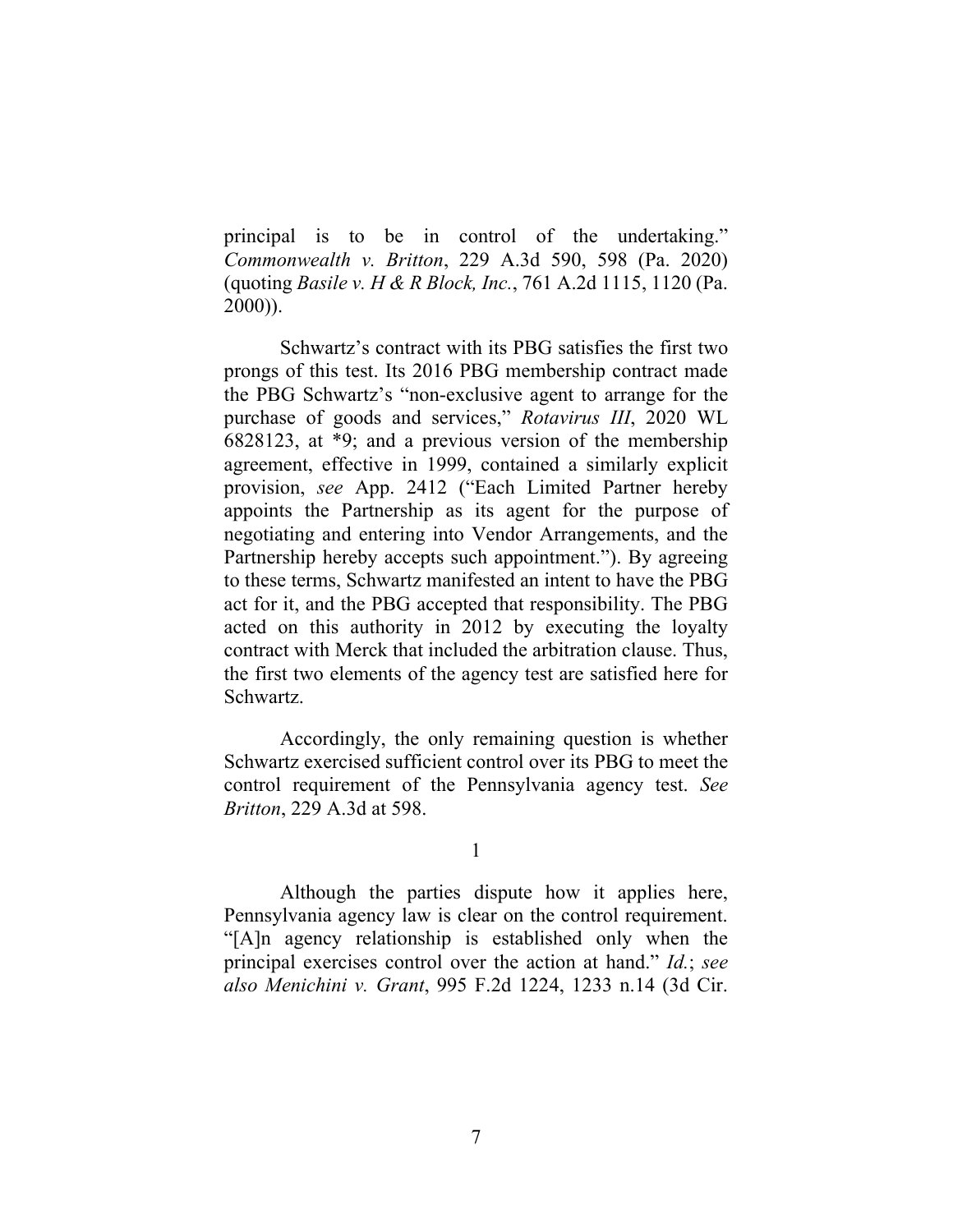1993). The principal can control the agent by "prescribing what the agent shall or shall not do before the agent acts," or by directly controlling the agent during performance. *Smalich v. Westfall*, 269 A.2d 476, 480–81 (Pa. 1970) (quoting Restatement (Second) of Agency § 14 cmt. a (Am. L. Inst. 1958)). The question in this appeal is whether Schwartz—the alleged principal—had the right or ability to control its PBG, the alleged agent. *See Commonwealth v. Minds Coal Mining Corp.*, 60 A.2d 14, 20 (Pa. 1948) ("[C]ontrol over the means of performance is not the test of agency.").

Here, Schwartz exercised control over its PBG by circumscribing the PBG's authority. Schwartz made the PBG its agent only for the limited purpose of vaccine purchases. *Rotavirus III*, 2020 WL 6828123, at \*9 (2016 CCPAPP membership contract, limiting agency to "the purchase of goods and services as set forth herein"); App. 2412 (1999 membership contract "appoint[ing] the [PBG] as [Schwartz's] agent for the purpose of negotiating and entering into Vendor Arrangements"). Thus, Schwartz simultaneously demonstrated its intent to create an agency relationship and exercised control over the scope of the PBG's agency by contract.

The Pediatricians counter that this case is like *Basile*, where the Pennsylvania Supreme Court held that no agency relationship exists where the alleged agent merely presents an opportunity to the alleged principal. *Basile*, 761 A.2d at 1121. In *Basile*, H & R Block offered its customers the opportunity to obtain loans from a third party. *Id.* at 1117. The court held that H & R Block's "mere facilitation" of the loan did not create an agency relationship. *Id.* at 1121. "Rather, the action [giving rise to the agency relationship] must be a matter of consequence or trust, such as the ability to actually bind the principal or alter the principal's legal relations." *Id.* (emphasis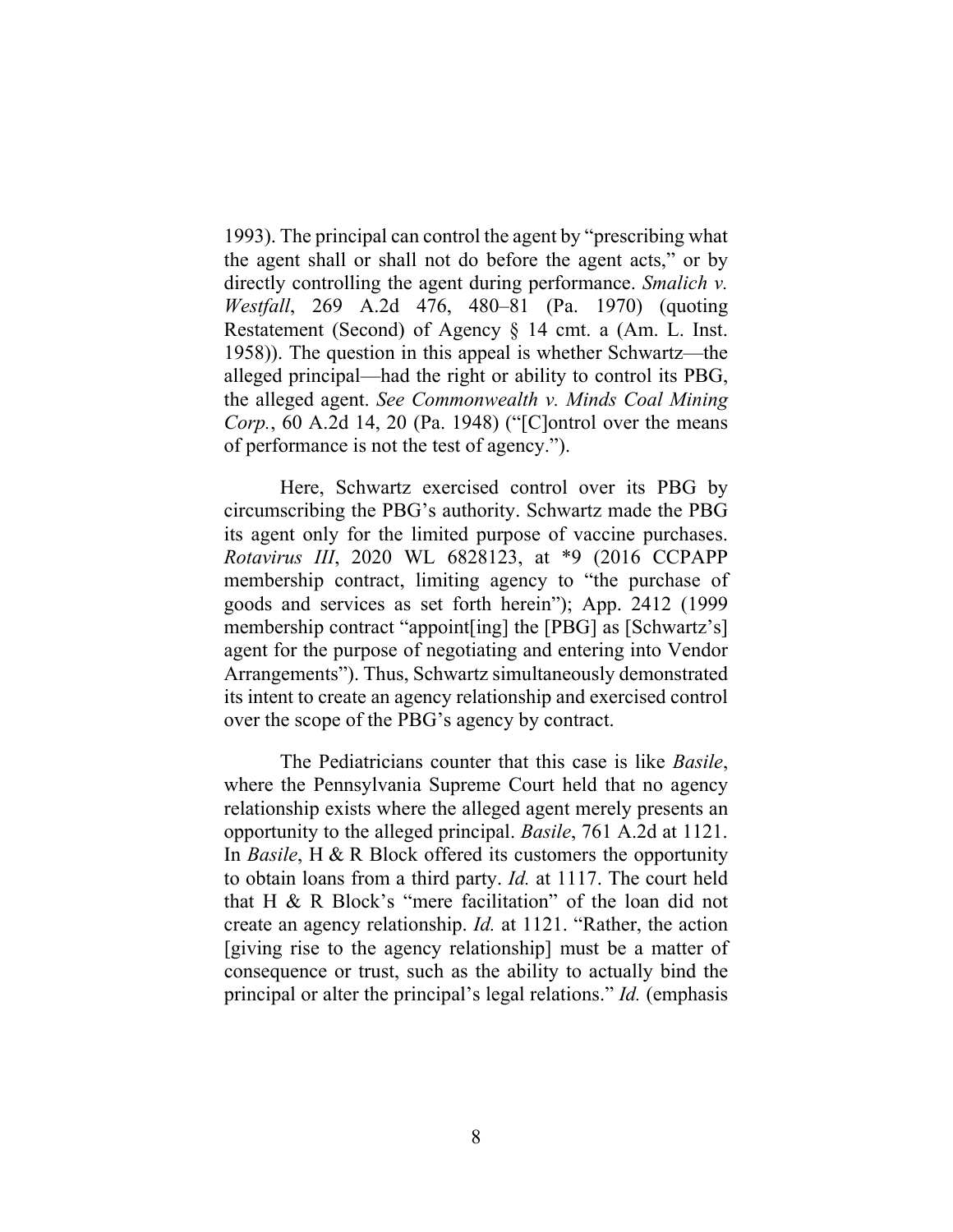omitted). Because such action was lacking, there was no agency relationship.

The Pediatricians' reliance on *Basile* is inapt. In that case, the customers did not contractually designate H & R Block as their agent. So the court looked to the parties' conduct to determine whether an agency relationship existed. In doing so, the *Basile* court distinguished "mere facilitation" of an opportunity from an agency relationship. *Id.* Unlike in *Basile*, here Schwartz signed a membership contract that expressly designated the PBG as its purchasing agent. Because of the explicit authority delegated by that contract, Merck need not rely on the relationship between the parties to establish an agency relationship.

 $\overline{2}$ 

The Pediatricians also argue that the PBGs were not acting as their agents because they did not notify the Pediatricians about the arbitration clauses. The Pediatricians claim that the PBGs had no authority to agree to "undisclosed terms" with Merck. This argument also rests on a flawed analogy to *Basile*.

To exercise the requisite degree of control, the principal must be adequately informed of the agent's actions. Accordingly, the agent has a fiduciary duty to keep the principal informed of "all relevant information." *Id.* at 1120. Because of the agent's duty to disclose, the agent's knowledge is imputed to the principal. *W.C.A.B. v. Evening Bulletin*, 445 A.2d 1190, 1192 (Pa. 1982); *see also* Restatement (Third) of Agency § 5.03 (Am. L. Inst. 2006) ("[N]otice of a fact that an agent knows or has reason to know is imputed to the principal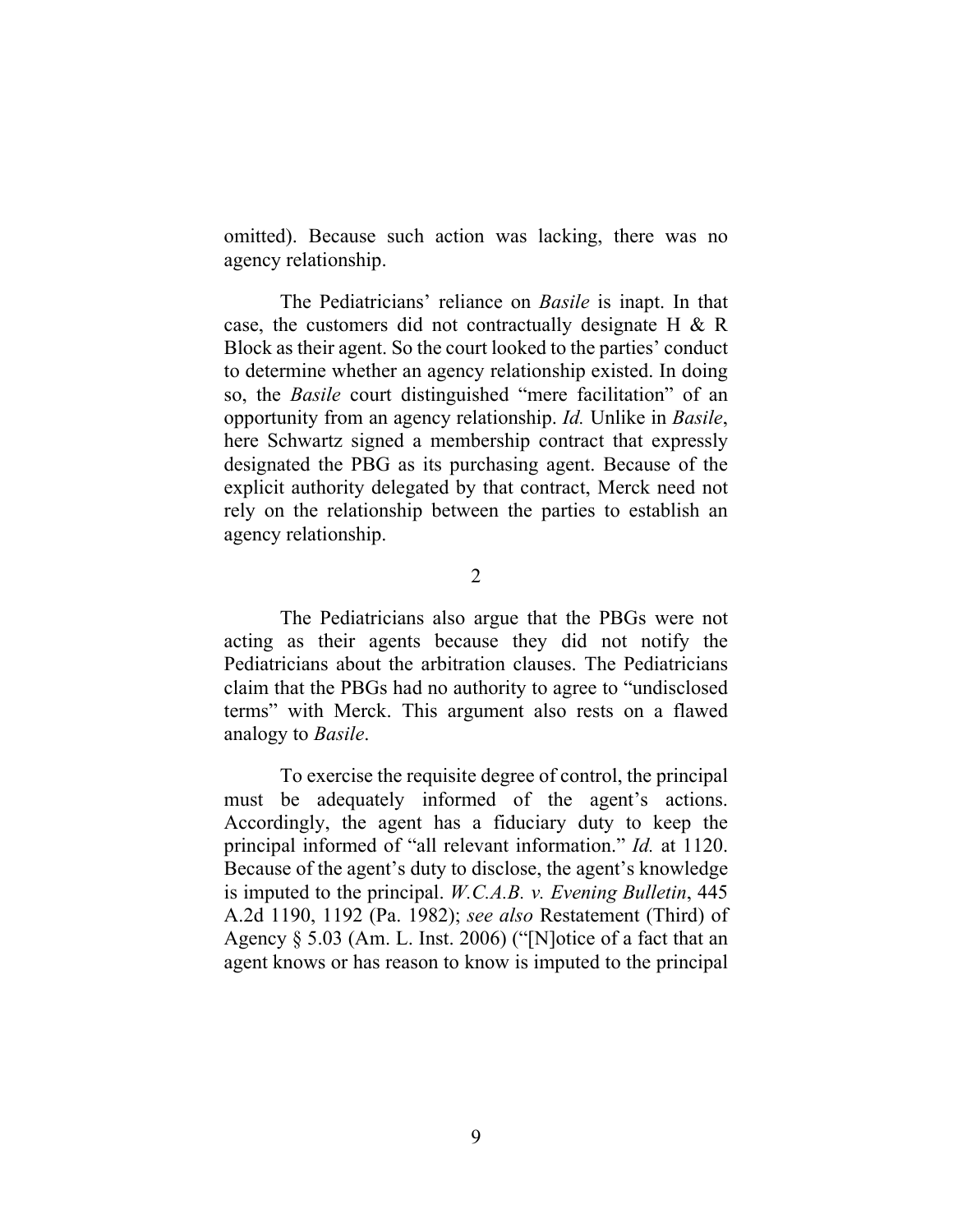if knowledge of the fact is material to the agent's duties to the principal.").

But what if the agent does not fulfill its fiduciary duties? An agency relationship still exists even if the agent fails to notify the principal of all relevant information. *See*  Restatement (Third) of Agency § 5.03 cmt. b (Am. L. Inst. 2006) ("A principal may not rebut the imputation of an agent's notice of a fact by establishing that the agent kept silent."). Put more simply, an agent might fail to perform his duty but remain the principal's agent. In such a case, the proper recourse for the principal is an action against the agent for breach of fiduciary duty or malpractice; but the principal will nevertheless be bound by the agent's actions. *See, e.g.*, *Patel v. Mericle Com. Real Est. Grp.*, 2017 WL 11144107, at \*4 (M.D. Pa. 2017) (allowing malpractice and breach of fiduciary duty claims against an agent to proceed based on the agent's failure to disclose material information).

Here, the Pediatricians claim ignorance of the arbitration clause. Based on that fact, the District Court concluded that the Pediatricians were not bound by the arbitration clause because the PBGs were not acting within the scope of their agency authority when they agreed to the arbitration clauses. *Rotavirus III*, 2020 WL 6828123, at \*14 ("[W]e are constrained to conclude that the member practices[] granted only very limited authority to their PBGs to enter into those terms and conditions of the Merck contracts which had been communicated to them.").

The District Court's conclusion does not follow from its premise. The Pediatricians' lack of notice is relevant to the *adequacy* of the PBGs' performance as agents, but it does not answer the antecedent question of whether an agency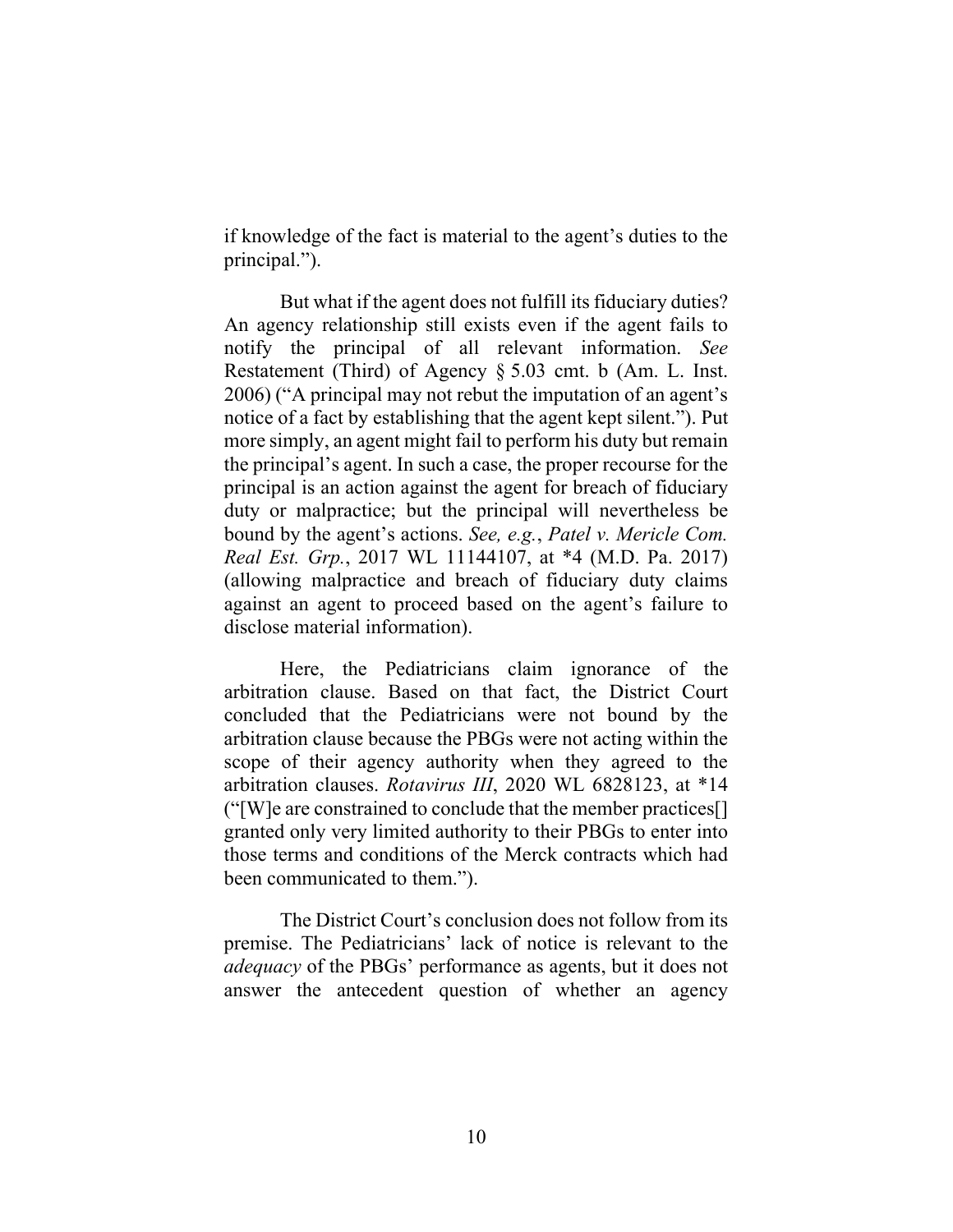relationship existed. *See* Restatement (Third) of Agency § 5.03 cmt. b (Am. L. Inst. 2006). Unlike in *Basile*, where there was no contract conferring agency on  $H \& R$  Block, the contracts between the PBGs and the Pediatricians clearly established the agency relationship, and the authority to agree to an arbitration clause is part and parcel of the agency relationship in commercial contexts. *See Dye v. Tamko Bldg. Prods., Inc.*, 908 F.3d 675, 684–86 (11th Cir. 2018); *see also HealthplanCRM, LLC v. AvMed, Inc.*, 458 F. Supp. 3d 308, 335 (W.D. Pa. 2020) (noting that *Dye* "provides persuasive guidance consistent with Pennsylvania law"). Subsequent actions, such as the PBGs' alleged failure to notify, go only to whether the PBGs fulfilled their fiduciary duties. Even if the PBGs breached their duties to the Pediatricians, that does not release the Pediatricians from their obligations under the arbitration clause. If this case were more like *Basile*, and there was no explicit contract conferring agency on the PBGs, then the Pediatricians would be correct we would look to the parties' conduct to determine the existence and scope of their agency relationship. But here, a written contract created an agency relationship that included the implied authority to accept an arbitration provision.

For these reasons, Schwartz Pediatrics is bound to arbitrate because it granted actual authority to its PBG.

B

Sugartown and Margiotti & Kroll's contract with their PBG would have established actual authority had it been signed earlier. That contract authorized the PBG to "act as a purchasing agent for [PBG members] to enter into contracts with third-party vendors to furnish goods or services to [PBG members]." *Rotavirus III*, 2020 WL 6828123, at \*11. But that language was not inserted into the membership contract until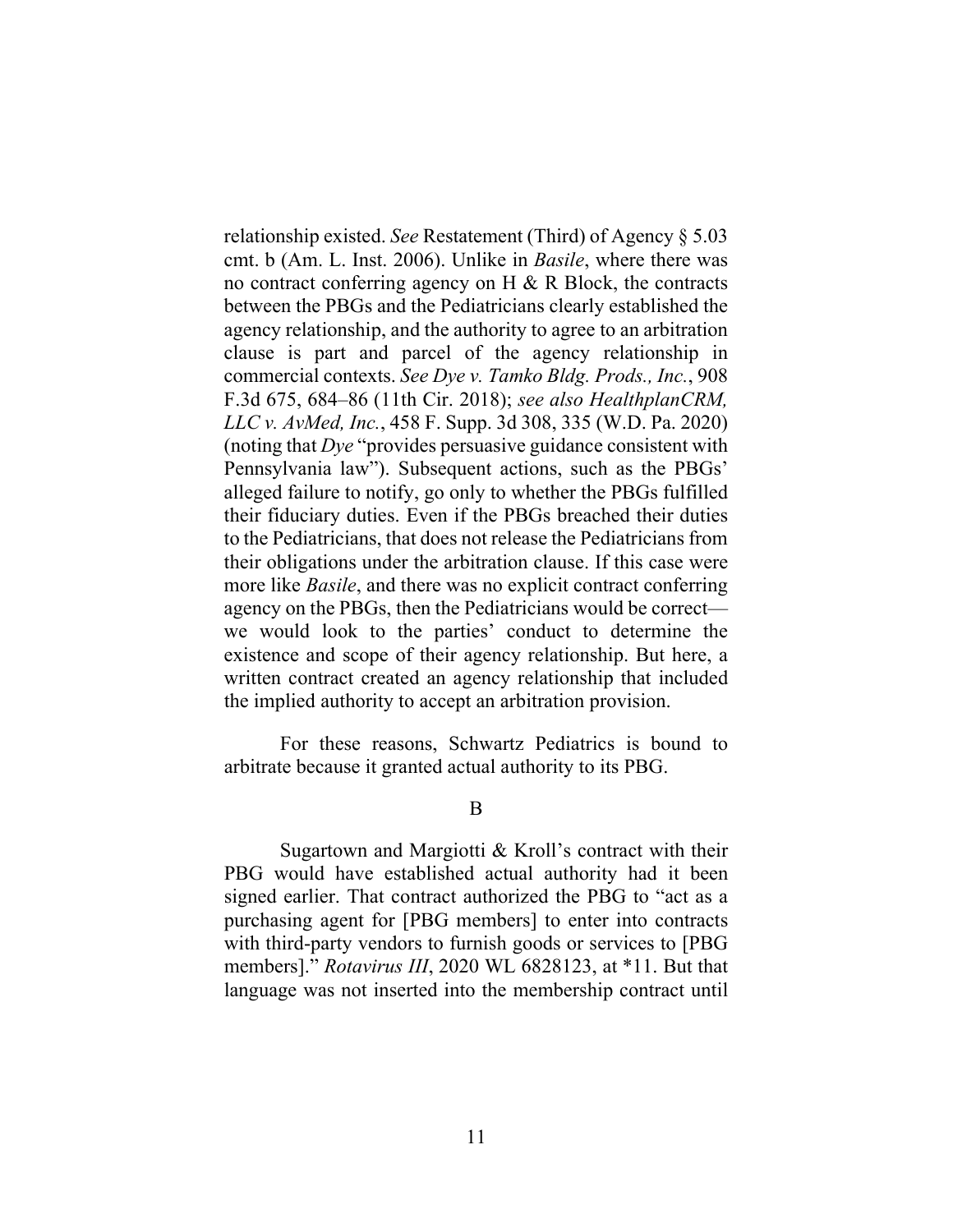2019, years after the PBG executed its 2012 loyalty contract with Merck. The earlier contracts between the two Pediatricians and their PBG were less explicit about the PBG's agency but still contained provisions from which agency could be inferred. *See* App. 2347 (stating that the Pediatricians "accept[] the conditions and terms offered in the [PBG-Merck] contract" and wish to "participate"); *see also* App. 2224–25 (testimony by MSV president that MSV acts as members' "limited agent" and has "always negotiated the contracts on behalf of [its] members"). In any event, we need not decide whether those earlier contracts sufficed to establish actual agency authority because, at a minimum, the PBG had apparent authority to act for Sugartown and Margiotti & Kroll.

An agent has apparent authority if "the principal, by word or conduct, causes people with whom the alleged agent deals to believe that the principal has granted the agent authority to act." *Wisler*, 124 A.3d at 324 (quoting *Walton v. Johnson*, 66 A.3d 782, 786 (Pa. Super. Ct. 2013)). In Pennsylvania, "apparent authority [may] be established with a showing of: (1) limited authority given to the agent by the principal; and (2) conduct of the agent which demonstrates to the third-party the agent's apparent authority to bind the principal." *Leidigh v. Reading Plaza Gen., Inc.*, 636 A.2d 666, 667–68 (Pa. Super. Ct. 1994) (citation omitted).

Both prongs of the test for apparent authority are met here. The District Court found "the member practices<sup>[]</sup> granted only very limited authority to their PBGs." *Rotavirus III*, 2020 WL 6828123, at \*14. Testimony in the District Court confirmed that Sugartown and Margiotti & Kroll's PBG acted on their behalf. *See, e.g.*, *id.* at \*9 (describing testimony by MSV's president that "if a practice was enrolling in the [MSV] program through completion of their Enrollment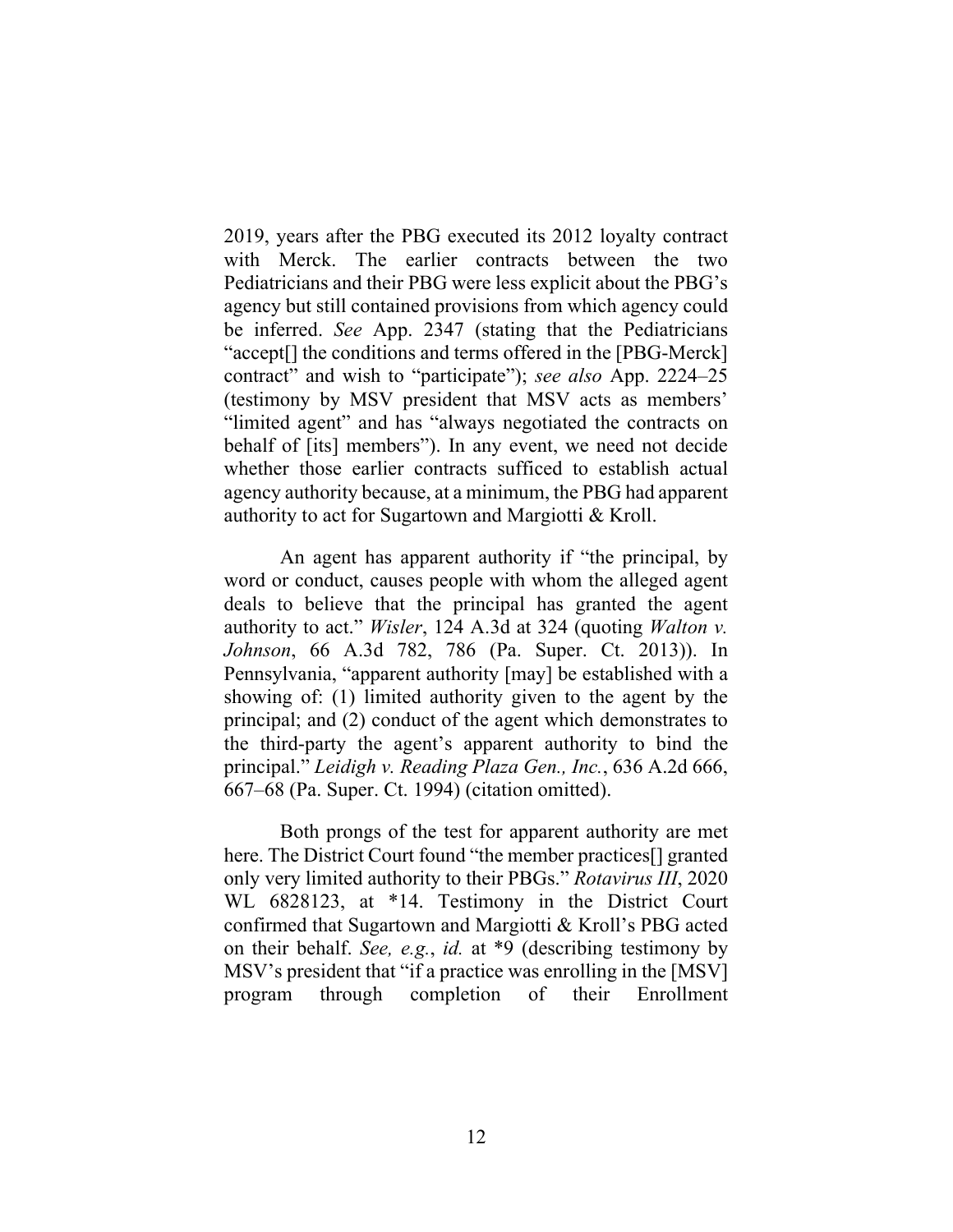Form/Membership Agreement, they were also enrolling into the contract which [MSV] had with Merck and agreeing that they would abide by the terms and conditions of this contract"); App. 2224–25 (testimony by MSV's president that MSV acts as members' "limited agent" and has "always negotiated the contracts on behalf of [its] members"). At a minimum, this testimony justified the District Court's finding that the Pediatricians delegated "very limited authority" to their PBGs. *Rotavirus III*, 2020 WL 6828123, at \*14.

So we turn to the second prong of the test: the conduct of the agent. Pennsylvania law tilts in favor of finding that an agent has apparent authority. Third parties dealing with an agent need only exercise "reasonable diligence to ascertain the agent's authority." *Bolus v. United Penn Bank*, 525 A.2d 1215, 1222 (Pa. Super. Ct. 1987). Moreover, "[a]n admitted agent is presumed to be acting within the scope of his authority where the act is legal and the third party has no notice of the limitations on the agent's authority." *Id.* at 1222.

Here, Merck was justified in believing that the PBGs were the Pediatricians' agents because the PBGs represented themselves as agents in their contracts with Merck. App. 2141 (Merck-CCPAPP contract, warranting that CCPAPP had "the authority of the [Pediatricians] to participate in this Agreement"); App. 2157 (Merck-MSV contract with identical language). Additionally, the Merck-PBG contracts required each PBG to meet the federal definition of a "group purchasing organization." App. 2145 (Merck-CCPAPP contract); App. 2161 (Merck-MSV contract). "Group purchasing organization" is defined by federal regulation as "an entity authorized to act as a purchasing agent" for medical providers. 42 C.F.R.  $\S$  1001.952(j)(2). By purchasing vaccines at the rates specified in the Merck-PBG contracts, the Pediatricians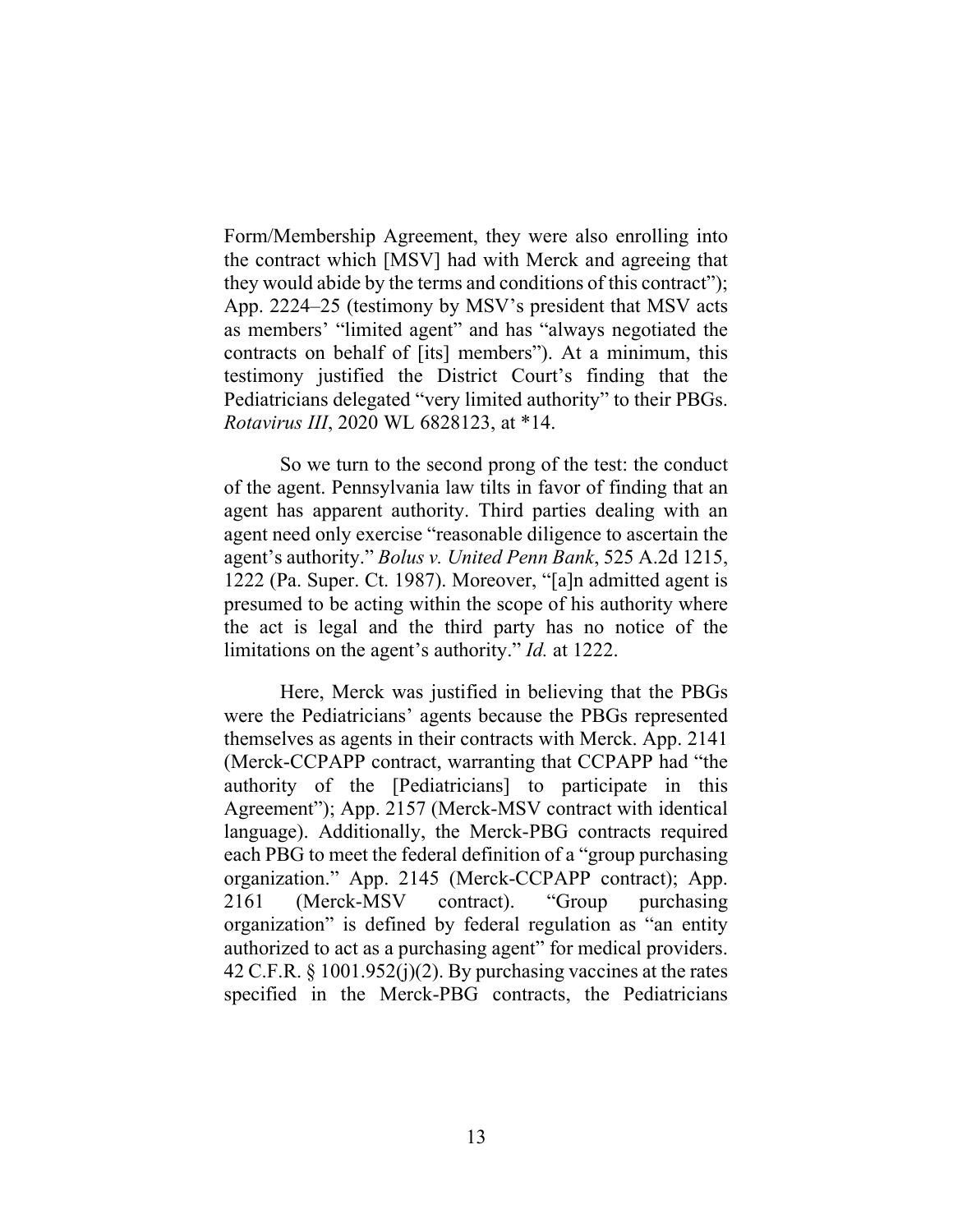confirmed the impression that the PBGs were acting as their agents. Thus, Merck had reason to believe the PBGs were the Pediatricians' agents.

The Pediatricians' best argument to the contrary is based on a supposed concession by Merck. Merck represented to the District Court that, until the Pediatricians submitted their contracts with the PBGs, "Merck did not have sufficient information about the nature of the relationship between the PBGs and their members to assert that the PBGs acted as agents for the members with respect to Merck's contracts." App. 124 n.6. Such a concession would defeat an apparent authority theory because Merck could not have believed the PBGs were the Pediatricians' agents if Merck did not know about the "nature of the relationship between the PBGs and [the Pediatricians]." *Id.* 

Merck claims this footnote did not concede anything substantive; it merely recognized a procedural hurdle. Specifically, Merck explains it could not prove an agency relationship based solely on the Pediatricians' complaint and needed the Pediatricians to incorporate the agreements into the complaint, which they eventually did. Merck's explanation is plausible since the Pediatricians' complaint devotes only a few paragraphs to their relationship with their PBGs. However, Merck's District Court briefing states that "Merck did not have sufficient information," not just that the Pediatricians' complaint lacked sufficient information. *Id.* So even if we do not fully accept Merck's explanation, Merck knew something about the "nature" of the PBG-Pediatrician relationship because of (1) the PBGs' contractual representations that they were the Pediatricians' agents and (2) the Pediatricians' subsequent purchases of discounted vaccines. That gave Merck sufficient reason to believe that the PBGs were the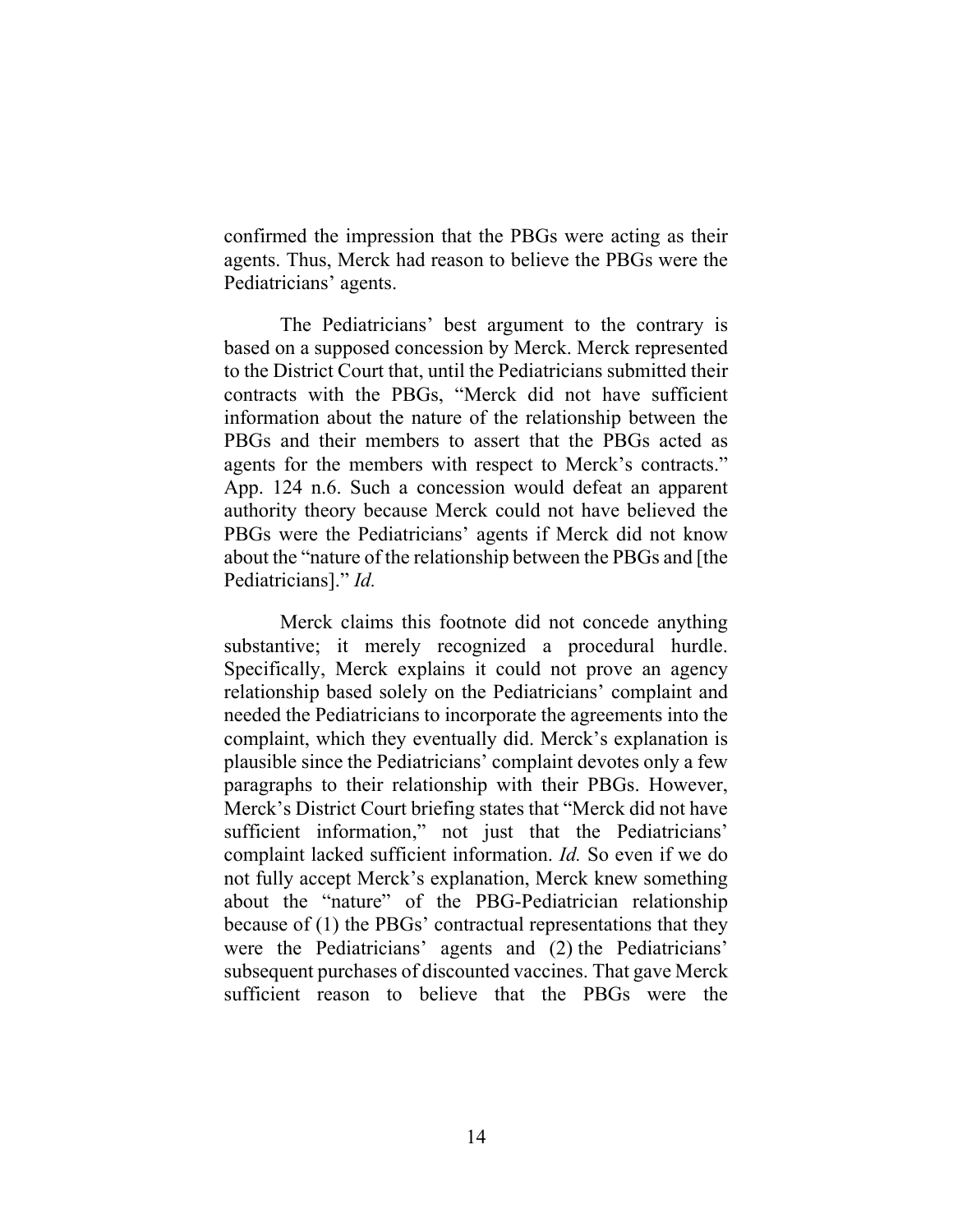Pediatricians' agents, even if it never saw the PBG-Pediatrician contracts before this litigation.

Because both prongs of the apparent authority test are satisfied here, Sugartown and Margiotti & Kroll must arbitrate their disputes with Merck.

 $\mathcal{C}$ 

In a final attempt to avoid arbitration, the Pediatricians argue that the arbitration clause's language does not encompass them or their claims. The clause reads: "Any controversy, claim or dispute arising out of or relating to the performance, construction, interpretation or enforcement of this Agreement shall, if not resolved through negotiations between the parties, be submitted to mandatory binding arbitration pursuant to the Federal Arbitration Act, 9 U.S.C. Sec. 1, et. seq." *Rotavirus III*, 2020 WL 6828123, at \*2.

1

The Pediatricians insist their antitrust claims against Merck do not "arise out of or relate to" the contracts between Merck and the PBGs. Ped. Br. 25–26. Pennsylvania law suggests otherwise. When confronted with an arbitration clause nearly identical to this one—with the same "arising out of or relating to" language—the Pennsylvania Supreme Court concluded that it was framed in the "broadest conceivable language," and inferred "that the parties intended the scope of the submission to be unlimited." *Borough of Ambridge Water Auth. v. Columbia*, 328 A.2d 498, 501 (Pa. 1974); *see also Battaglia v. McKendry*, 233 F.3d 720, 727 (3d Cir. 2000) ("[W]hen phrases such as 'arising under' and 'arising out of'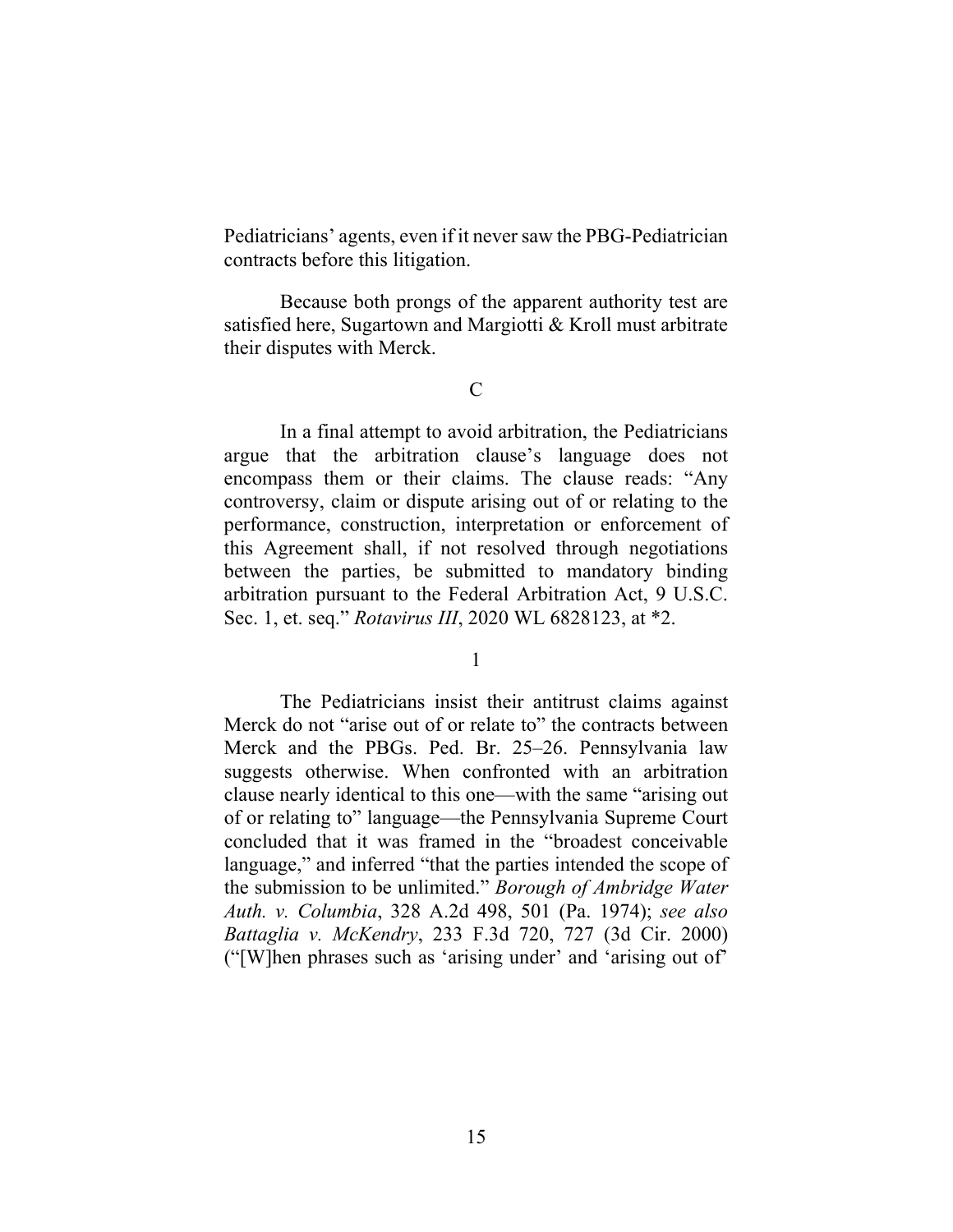appear in arbitration provisions, they are normally given broad construction.").

The Pediatricians rely on a case where a more limited arbitration clause was at issue. *See CardioNet, Inc. v. Cigna Health Corp.*, 751 F.3d 165, 173–74 (3d Cir. 2014) ("[O]nly those disputes '*regarding the performance or interpretation of the Agreement*' must be arbitrated." (emphasis added)). In *CardioNet*, we held that the arbitration agreement did not cover the plaintiffs' claims. *Id.* at 179. But in doing so, we distinguished a case where an "undisputedly broader" arbitration clause was at issue. *Id.* at 176 (citing *Sweet Dreams Unlimited, Inc. v. Dial-A-Mattress Int'l, Ltd.*, 1 F.3d 639, 642– 43 (7th Cir. 1993)). That broader clause required arbitration for disputes "arising out of" the contract—the same language contained in the arbitration clause at issue here. *Sweet Dreams*, 1 F.3d at 642. So *CardioNet* undermines the Pediatricians' arguments.

For these reasons, we hold that the Pediatricians' antitrust claims are covered by the arbitration clause.

2

The Pediatricians also claim they are not "parties" within the meaning of the contractual language. We disagree. First, it is not clear that the scope of the arbitration provision is limited to the "parties." The portion of the clause which mentions "the parties" applies only to pre-arbitration negotiations: "Any controversy . . . arising out of or relating to . . . this Agreement shall, *if not resolved through negotiations between the parties* [be arbitrated]." *Rotavirus III*, 2020 WL 6828123, at \*2 (emphasis added). The operative provision of the arbitration clause, on the other hand, is not limited to "the